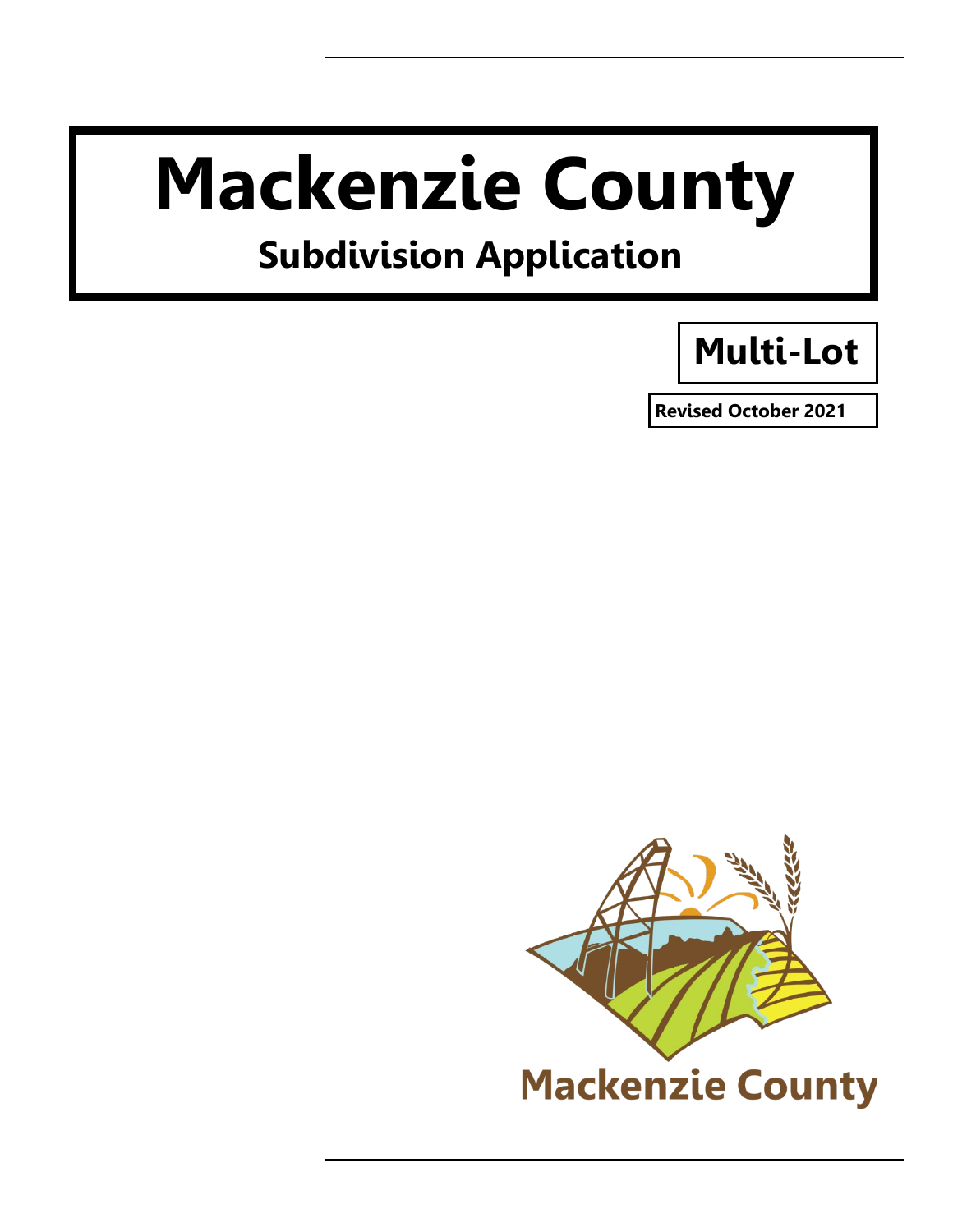# MACKENZIE COUNTY CHECK LIST OF REQUIREMENTS – Multi-Lot

## **Consultation**

Prior to submitting a Subdivision Application Package to Mackenzie County, a consultation with Mackenzie County Administration is required. All servicing and access requirements, reserve land allocation, and zoning requirements should be discussed prior to applying. A consultation with Mackenzie County Administration should be completed before contacting a surveyor. This application will not be accepted without a consultation.

# **Tentative Plan**

A Tentative Plan by a qualified land surveyor is required for all multi-lot or urban subdivisions. The tentative plan is required for acceptance of the subdivision application and should show all lots to be subdivided including all roads, municipal reserve lots, public utility lanes, or other areas required by the County.

# **Registered Owner & Applicant Authorization**

The Applicant Authorization form is to be signed by the registered owner(s) giving authorization for the developer to make an application for subdivision on the registered owner(s) behalf. The Right of Entry Authorization (included in this section) must be signed by the registered owner(s) authorizing Mackenzie County personnel to enter the lands to conduct a site inspection.

# **Abandoned Wells**

Effective November 1, 2012 an applicant must identify the presence or absence of abandoned wells as per the Energy Resources Conservation Board. The presence or absence of Wells will be confirmed upon acceptance of the application for subdivision.

#### **Application**

The Application must be completed in full with all items stated above and with the appropriate fees in accordance with the Fee Schedule Bylaw included, prior to acceptance by administration.

#### **Land Title and Aerial Photos**

A current copy of the land title and aerial photo for the subject lands is required as part of the application process. Mackenzie County can obtain a copy of the land title and aerial for a fee stated in the Fee Schedule Bylaw.

### **Municipal Reserve (Required for all Multi-Lot Subdivisions)**

According to Section 667(1) of the Municipal Government Act, if money is required to be provided in place of Municipal Reserves, Mackenzie County's Assessor will calculate the Municipal Reserve. Mackenzie County Policy DEV005 also provides the applicable land value. Please consult Mackenzie County Administration for more information.

#### **Geotechnical Reports**

In some instances, Geotechnical Reports regarding near surface shallow water table tests, percolation tests for sewage disposal, potable water supply and steep slope evaluation (slopes greater than 15%) prepared in accordance with Alberta Environment Guidelines or Section 23 of the Water Act may be required. Three stamped and sealed originals are required if it is determined by Mackenzie County that any of these reports are required.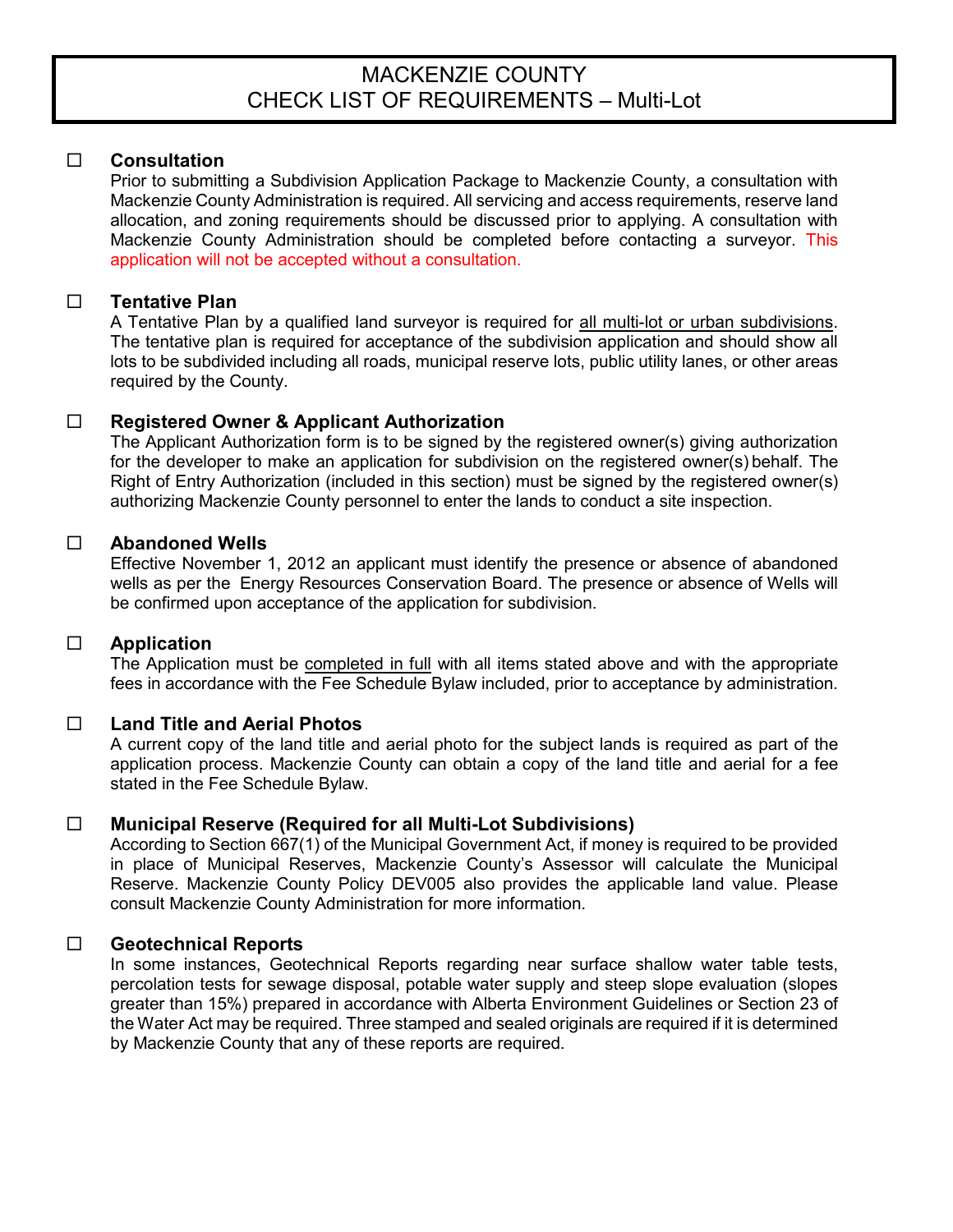# MACKENZIE COUNTY SUBDIVISION PROCESS OVERVIEW – Multi-Lot

- 1. Consultation with Administration and internal circulation of proposed plan including all PULs and MR lots. Revisions to the subdivision plan will delay the process, only the final plan should be submitted for review and with the application. The developer is solely responsible for upgrading any existing infrastructure including roads, utilities, etc. to accommodate their subdivision. Administration may provide preliminary comments prior to official submission of application. Additional information may be requested if required.
- 2. Application is circulated for comment for a minimum of two (2) weeks to:
	- a) Adjacent landowners;
	- b) Utility agencies such as ATCO, TELUS, Northern Lights Gas Co-op, etc;
	- c) Municipal Departments; and
	- d) Other provincial agencies as required.
- 3. Subdivision application and comments presented to the Municipal Planning Commission (MPC) for decision. Decision sent to the developer, government agencies as necessary, and developer's surveyor.
- 4. Engineered drawings and stormwater management/drainage plan to be submitted by the developer's engineer. Developers Agreement prepared and signed by the applicant, landowner, and Mackenzie County. Fees such as Municipal Reserve and Off-Site Levies must be paid. The developer's engineer must be heavily involved in the construction process.
- 5. 25% security to be submitted by the developer. Construction may begin once engineered drawings have been approved by Mackenzie County's Engineer and any deficiencies addressed and a pre-construction meeting has occurred between the developer and administration.
- 6. Once all subdivision conditions have been met, fees paid, and construction completed, the developer's engineer requests a Construction Completion Inspection. Construction Completion Certificate issuance marks the beginning of the two (2) year warranty period during which the developer is responsible for all maintenance of the newly constructed or upgraded infrastructure, this also includes snow removal for new roads. Mackenzie County will sign final documents and submitthem to the applicant/landowners' surveyor, who will forward them to the Alberta Land Titles for registration.

# TIMELINE

The timeline listed below is approximate and largely dependant on construction times.

- 1. Any urban or multi-lot subdivision minimum 6 months to 1 year for registration of lots
- 2. Minimum 2 years from lot registration for Final Acceptance Certificate (FAC) issuance and return of security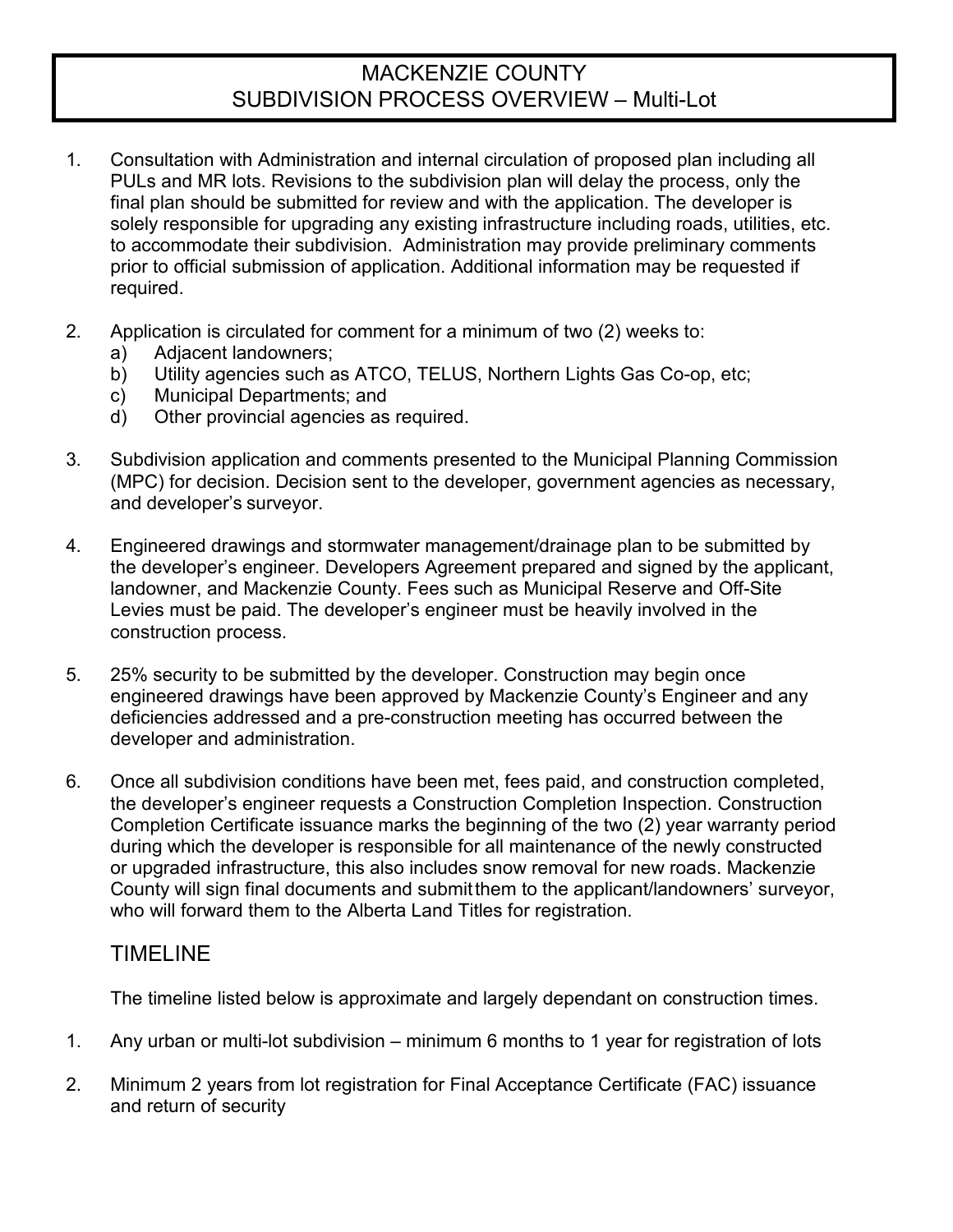# ENQUIRIES

For questions regarding the subdivision process or to start an application please contact the Planning and Development Department located at the La Crete sub-office:

Mackenzie County Planning and Development Department 9205 100 Street, La Crete, AB T0H 2H0 (780) 928-3983 [subdivisions@mackenziecounty.com](mailto:subdivisions@mackenziecounty.com)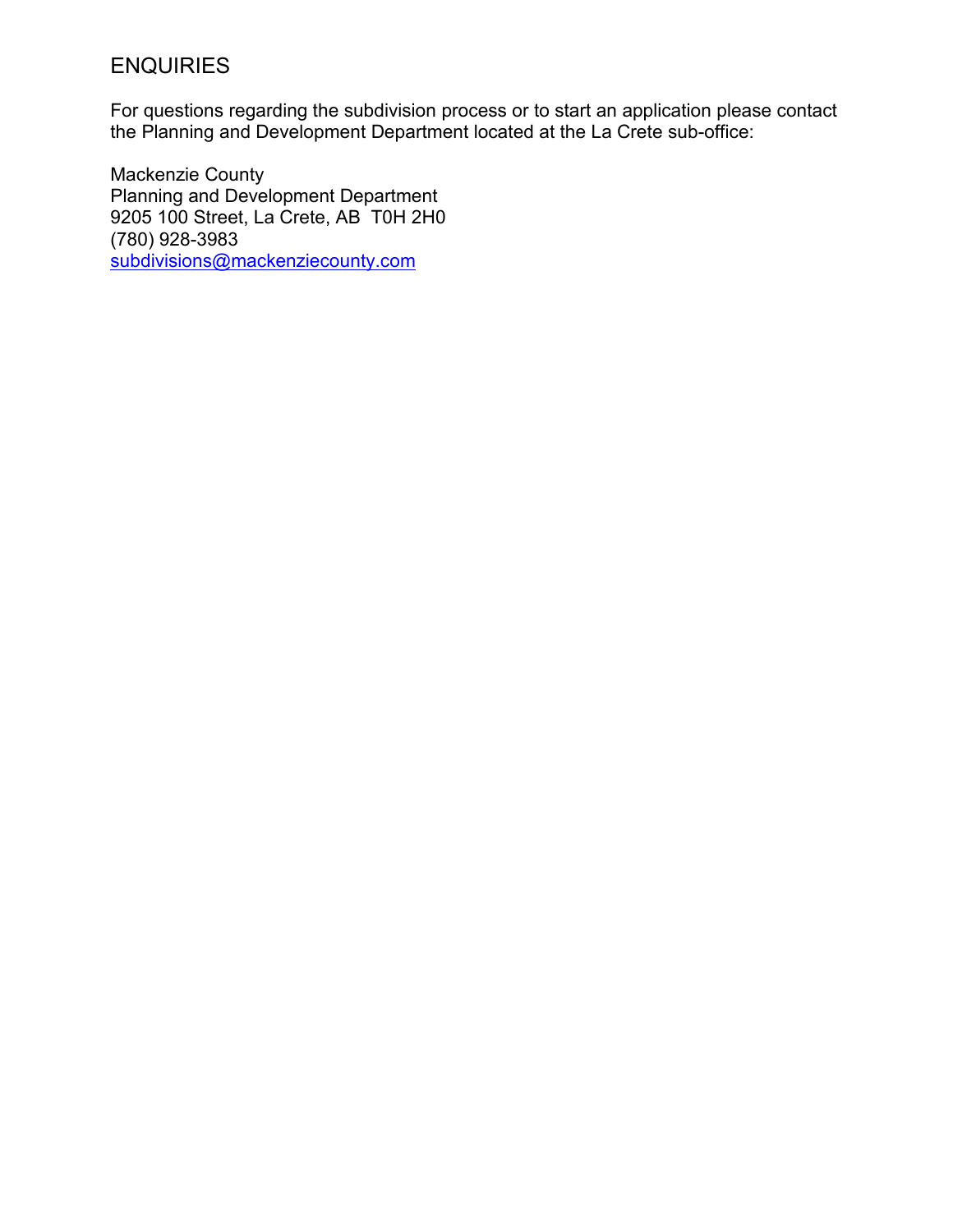# **Mackenzie County SUBDIVISION APPLICATION – Multi Lot**

| <b>Office Use Only:</b>                                                                                          |                                   |                                                                    |                       |    |  |             |                        |                                                                                       |            |            |
|------------------------------------------------------------------------------------------------------------------|-----------------------------------|--------------------------------------------------------------------|-----------------------|----|--|-------------|------------------------|---------------------------------------------------------------------------------------|------------|------------|
| Receipt No: <b>Application Received Date:</b> File No:                                                           |                                   |                                                                    |                       |    |  |             |                        |                                                                                       |            |            |
| Consultation Completed: U Date: Administration: 2008                                                             |                                   |                                                                    |                       |    |  |             |                        |                                                                                       |            |            |
|                                                                                                                  |                                   |                                                                    |                       |    |  |             |                        |                                                                                       |            |            |
| Name of Applicant/Agent                                                                                          |                                   |                                                                    |                       |    |  |             |                        | Name of Registered Owner (if different from applicant)                                |            |            |
| <b>Mailing Address</b>                                                                                           |                                   |                                                                    |                       |    |  |             | <b>Mailing Address</b> |                                                                                       |            |            |
| City/Town                                                                                                        |                                   |                                                                    |                       |    |  | City/Town   |                        |                                                                                       |            |            |
| <b>Postal Code</b>                                                                                               | Phone                             | Cell                                                               |                       |    |  | Postal Code |                        | Phone                                                                                 | Cell       |            |
| <b>Email Address</b>                                                                                             |                                   |                                                                    |                       |    |  |             | <b>Email Address</b>   |                                                                                       |            |            |
|                                                                                                                  |                                   |                                                                    |                       |    |  |             |                        |                                                                                       |            |            |
|                                                                                                                  | <b>Legal Land Description(s):</b> |                                                                    |                       |    |  |             |                        | Certificate of Title (CofT): <u>_____________________</u>                             |            |            |
|                                                                                                                  | $\Box$ All or $\Box$ Part of:     |                                                                    |                       |    |  |             | (if required)          |                                                                                       |            |            |
| QTR./LS. SEC.                                                                                                    |                                   | TWP.                                                               | <b>RANGE</b>          | М. |  | or/<br>and  | <b>PLAN</b>            |                                                                                       | <b>BLK</b> | <b>LOT</b> |
|                                                                                                                  | <b>Current Parcel Size:</b>       |                                                                    |                       |    |  |             |                        | Proposed Number of Lots: Size Range:                                                  |            |            |
|                                                                                                                  | <b>Type of Application:</b>       |                                                                    |                       |    |  |             |                        |                                                                                       |            |            |
|                                                                                                                  | <b>Rural Multi-Lot</b>            |                                                                    | Urban Multi-Lot       |    |  |             |                        | $\Box$ Other:                                                                         |            |            |
| Residential                                                                                                      |                                   |                                                                    | Commercial/Industrial |    |  |             |                        | $\Box$ Other:                                                                         |            |            |
|                                                                                                                  |                                   |                                                                    |                       |    |  |             |                        | Is this application part of a phased development? $\Box$ no $\Box$ yes, phase number: |            |            |
| <b>Location of Land to be Subdivided:</b>                                                                        |                                   |                                                                    |                       |    |  |             |                        |                                                                                       |            |            |
| Is the land located within or adjacent to a hamlet boundary?                                                     |                                   |                                                                    |                       |    |  |             |                        |                                                                                       |            |            |
| $\Box$ no $\Box$ yes,<br>Is the land located adjacent to a municipal boundary?                                   |                                   |                                                                    |                       |    |  |             |                        |                                                                                       |            |            |
| $\square$ no $\square$ yes, _____________<br>Is the land located within 1.6 km (1 mile) of a provincial Highway? |                                   |                                                                    |                       |    |  |             |                        |                                                                                       |            |            |
|                                                                                                                  |                                   | Is the land located within 1.6 km (1 mile) of a sour gas facility? |                       |    |  |             |                        | $\Box$ no $\Box$ yes,                                                                 |            |            |
| Is the land bounded by or does it contain a water body? $\Box$ no $\Box$ yes,<br>Please describe:                |                                   |                                                                    |                       |    |  |             |                        |                                                                                       |            |            |

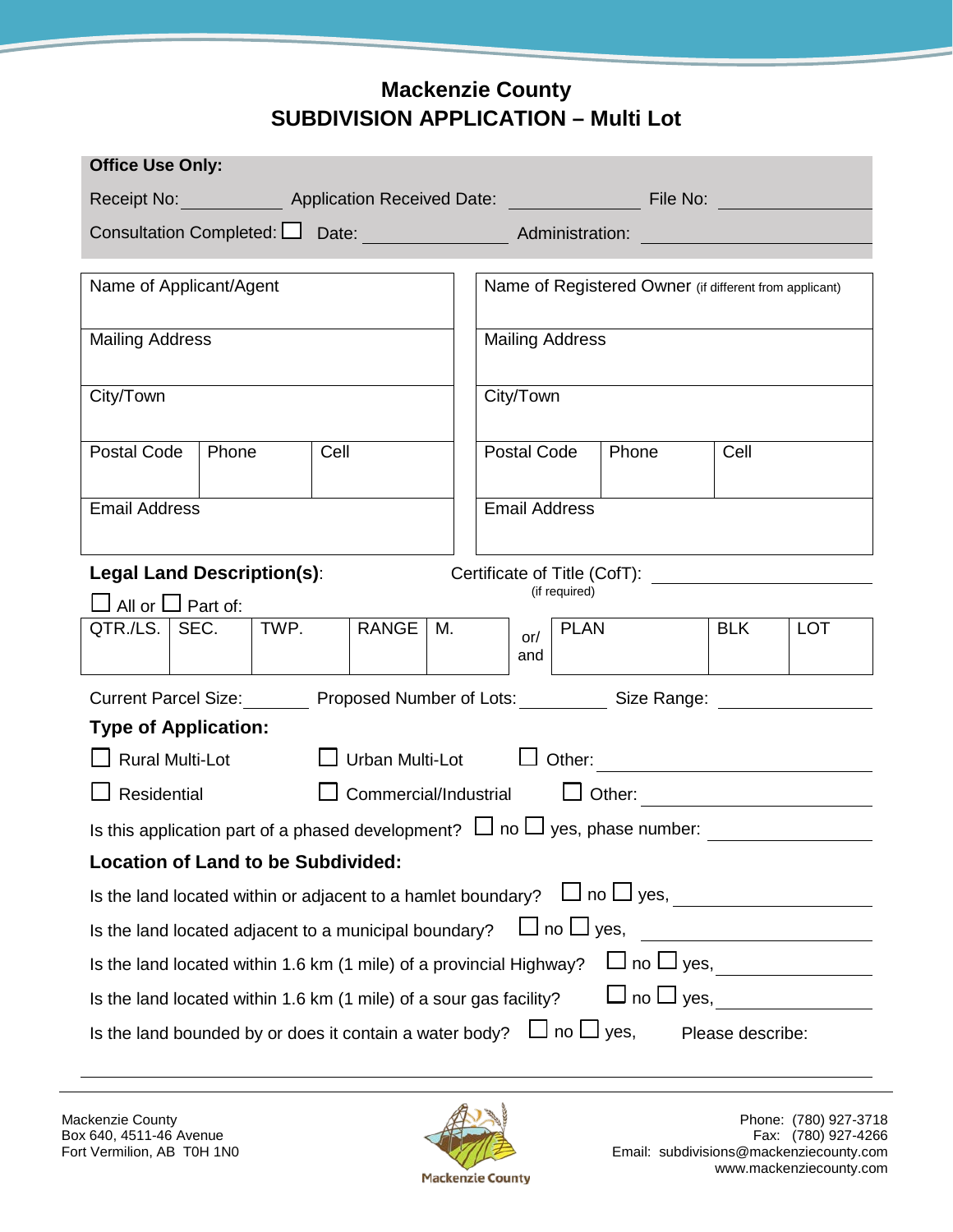# **Physical Characteristics of Land to be Subdivided:**

| Topography of land (flat, rolling, low, mixed): Topography of land (flat, rolling, low, mixed):     |                      |
|-----------------------------------------------------------------------------------------------------|----------------------|
| Vegetation on land (brush, tree stands, cleared): ______________________________                    |                      |
|                                                                                                     |                      |
| <b>Existing and Proposed Use of the Land:</b>                                                       |                      |
| Existing use of the land (residential, commercial, agricultural): _________________________________ |                      |
| Proposed use of the land (residential, commercial, agricultural): _______________                   |                      |
| Land use district within the Land Use Bylaw: ___________________________________                    |                      |
| Do the lot sizes meet the requirements within the Land Use Zoning?                                  | $\Box$ no $\Box$ yes |
| Will the parcel require rezoning due to the size or proposed use?                                   | $\Box$ no $\Box$ yes |
|                                                                                                     |                      |
| Describe any existing buildings or services: Describe any existing                                  |                      |
|                                                                                                     |                      |

Describe any buildings or services to be demolished or relocated:

# **Services: (requirements to be discussed with administration prior to application submission) Water Sewer**

| <b>Type of Service</b>   | <b>Existing Proposed</b> |
|--------------------------|--------------------------|
| Dugout                   |                          |
| Well                     |                          |
| Cistern & Hauling        |                          |
| <b>Municipal Service</b> |                          |
| Other (Specify below)    |                          |

| <b>Type of Service</b>   | <b>Existing Proposed</b> |
|--------------------------|--------------------------|
| Open Discharge           |                          |
| Sub-Surface (Field)      |                          |
| Above Ground Septic Tank |                          |
| Sewage Lagoon            |                          |
| <b>Outdoor Privy</b>     |                          |
| <b>Municipal Service</b> |                          |
| Other (Specify below)    |                          |

# **Additional Requirements:**

| Auditional Increase children                                                                        |
|-----------------------------------------------------------------------------------------------------|
| Has a tentative plan, prepared by a qualified surveyor been submitted? $\Box$ no $\Box$ yes         |
| Is the applicant aware of any off-site levy/municipal reserve fees? $\Box$ no $\Box$ yes, initial:  |
| Is the applicant aware of any deferred reserve on the subject lands? $\Box$ no $\Box$ yes, initial: |



Mackenzie County (780) 927-3718<br>Box 640, 4511-46 Avenue (780) 927-4266 Email: subdivisions@mackenziecounty.com www.mackenziecounty.com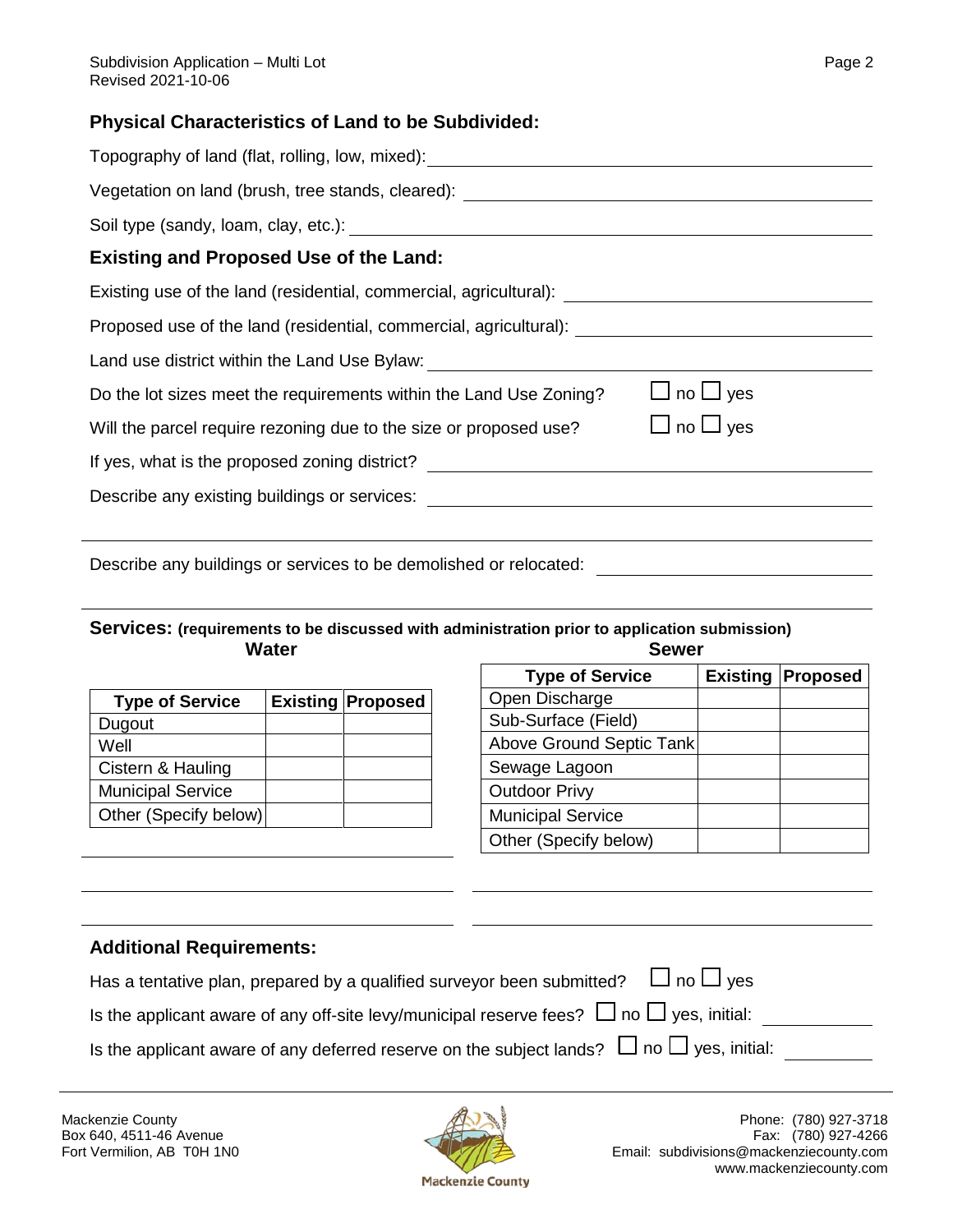# **Authorization by Registered Owner and Applicant:**

Signing of this application, by the registered property owner and applicant or agent (e.g. Surveyor or executor), authorizes Mackenzie County to circulate the application to affected parties as necessary to comply with the requirements of the Municipal Government Act (MGA). Affected parties include, but are not limited to, adjacent landowners, utility companies, government agencies, and surveyors.

Signing of this application also grants permission to Mackenzie County personnel to conduct site inspections of the property. Site inspections include, but are not limited to, land elevation and access review, including taking photos of the property.

| I/We |  | herby certify that |  |
|------|--|--------------------|--|
|      |  |                    |  |

I/We are the registered landowner(s), **OR**

 $\Box$  I/We are the agent authorized on behalf of the registered landowner,

And verify that the information contained within this application is full and true to the best of my/our knowledge and it is a true statement of the facts pertaining to the application for subdivision.

| <b>Applicant Name</b>        | <b>Applicant Signature</b>        | Date |
|------------------------------|-----------------------------------|------|
| <b>Registered Owner Name</b> | <b>Registered Owner Signature</b> | Date |
| <b>Registered Owner Name</b> | <b>Registered Owner Signature</b> | Date |

#### **NOTE: Registered Owner(s) must sign even if an applicant/agent is acting on their behalf**

*The personal information on this form is collected in accordance with Section 33 of the Freedom of Information and Protection of Privacy (FOIP) Act for the purpose of managing and administration of the subdivision application process. If you have any questions regarding the collection, use or disclosure of this information, please contact the FOIP Coordinator or (780) 927-3718.*